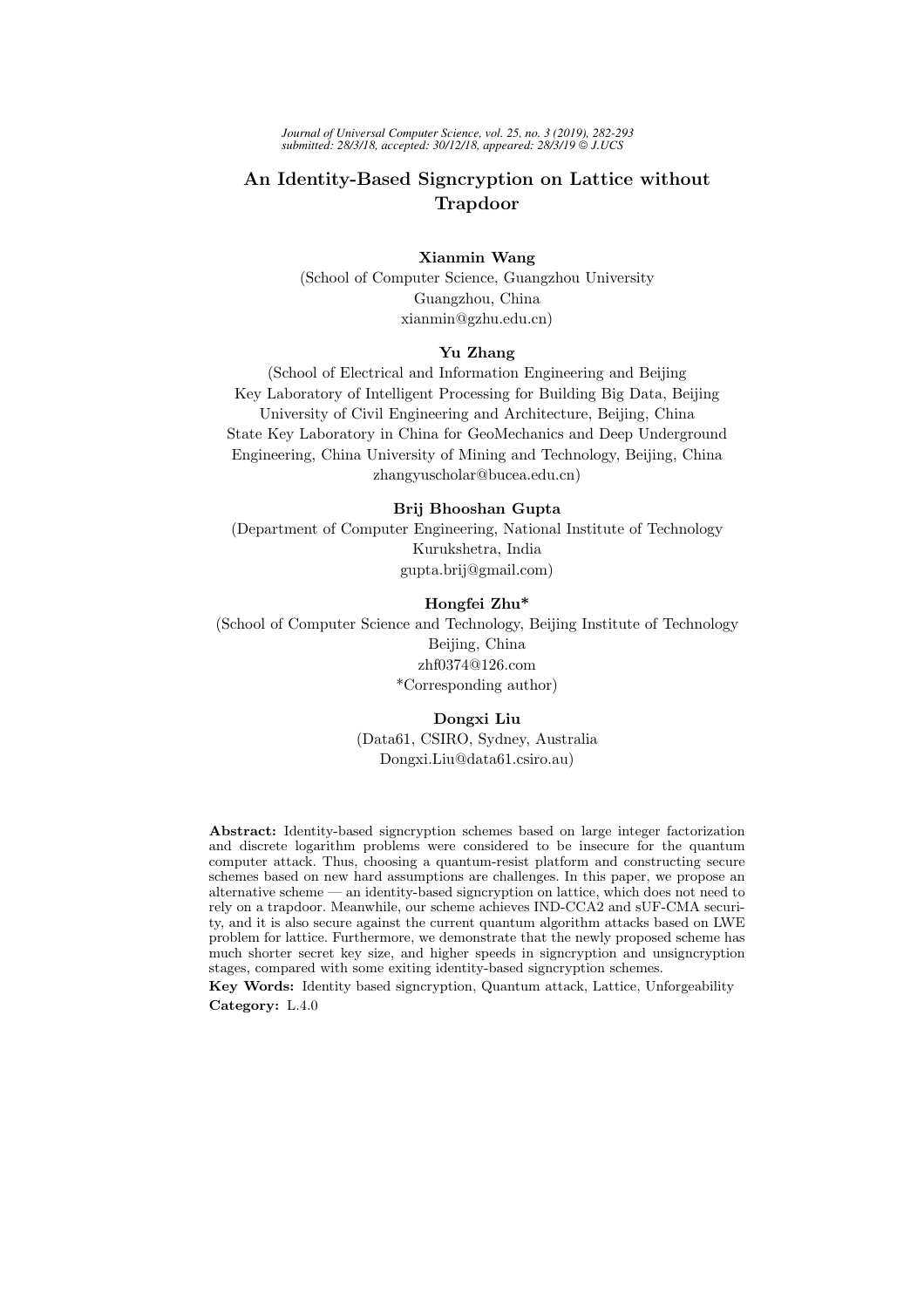### 1 Introduction

Signcryption as an important cryptographic primitive, which can simultaneously achieve public key encryption and signature in one logical step. In 1997, Zheng initially introduced signcryption that combined digital-signature with public-key algorithm, whose cost is greatly reduced than those sign-then-encrypt schemes [Zheng 1997]. Since signcryption provides confidentiality, integrity, authentication of information and non-repudiation. Then it can be used in many applications, such as electronic transaction protocol [Tan et al., 2018A, Zhang 2018A], mobile agent protocol [Groba et al., 2018, Zhang et al., 2018B], content protection [Yu et al., 2018A], key management [Anzani et al., 2017] and routing protocol. Due to its confidentiality and authentication, signcryption plays an important role in cloud computing [Shen 2018A, Xue et al., 2019, Yu et al., 2018B, Yang et al., 2018] and Internet of things [Stergiou et al., 2018, Guan et al., 2017, Alaba et al., 2017, Yu et al., 2019], where users can further reduce the local computational cost based on cloud computing and data sharing [Lyu et al., 2017, Mollah et al., 2017, Jindal et al., 2018, Pitchai et al., 2016] by combining with some proxy computing technologies. In addition, since there is no need to maintain users' public-key list in identity-based public key algorithms [Shamir 1984, Li et al., 2015A, Yu et al., 2017, Li et al., 2019, some identity-based signcryption schemes were proposed with lower computation and communication cost [Malone-Lee 2002, Libert and Quisquater, 2003, Chow et al., 2003, Boyen 2003, Barreto et al., 2005]. However, with rapid development of the quantum computing [Shor 1997], the cryptographic schemes based on the cryptographic intractable problems on number theory have been threatened, then the quantum attacks also bring risks to those signcryption schemes based on large integer factorization and discrete logarithm problem, etc.

To resist the current quantum algorithm attacks, lattice-based public key cryptosystems have become the most active branch of anti-quantum cryptography. Lattices provided researchers with rich cryptographic hard assumptions such as learning with errors (LWE), small integer solution (SIS), shortest vector problem (SVP) and shortest independent vector problem (SIVP), where the researchers have built a reduction between the LWE problem and hidden subgroup problem on dihedral group, and the hidden subgroup problem has been proved to be secure against quantum attacks. Based on these hard problems on lattices, lattice-based signcryptions were proposed. In 2012, Li et al [Li et al., 2013] constructed a lattice-based signcryption scheme that has the characteristics of fast computing on lattices. The scheme achieves adaptively indistinguishability against chosen ciphertext attacks (IND-CCA2) and existentially unforgeability chosen message attacks (eUF-CMA). In 2013, Yan et al [Yan et al., 2013] designed a novel lattice-based signcryption scheme, and the security can be proved in the standard model. In this scheme, Yan et al presented an efficient trapdoor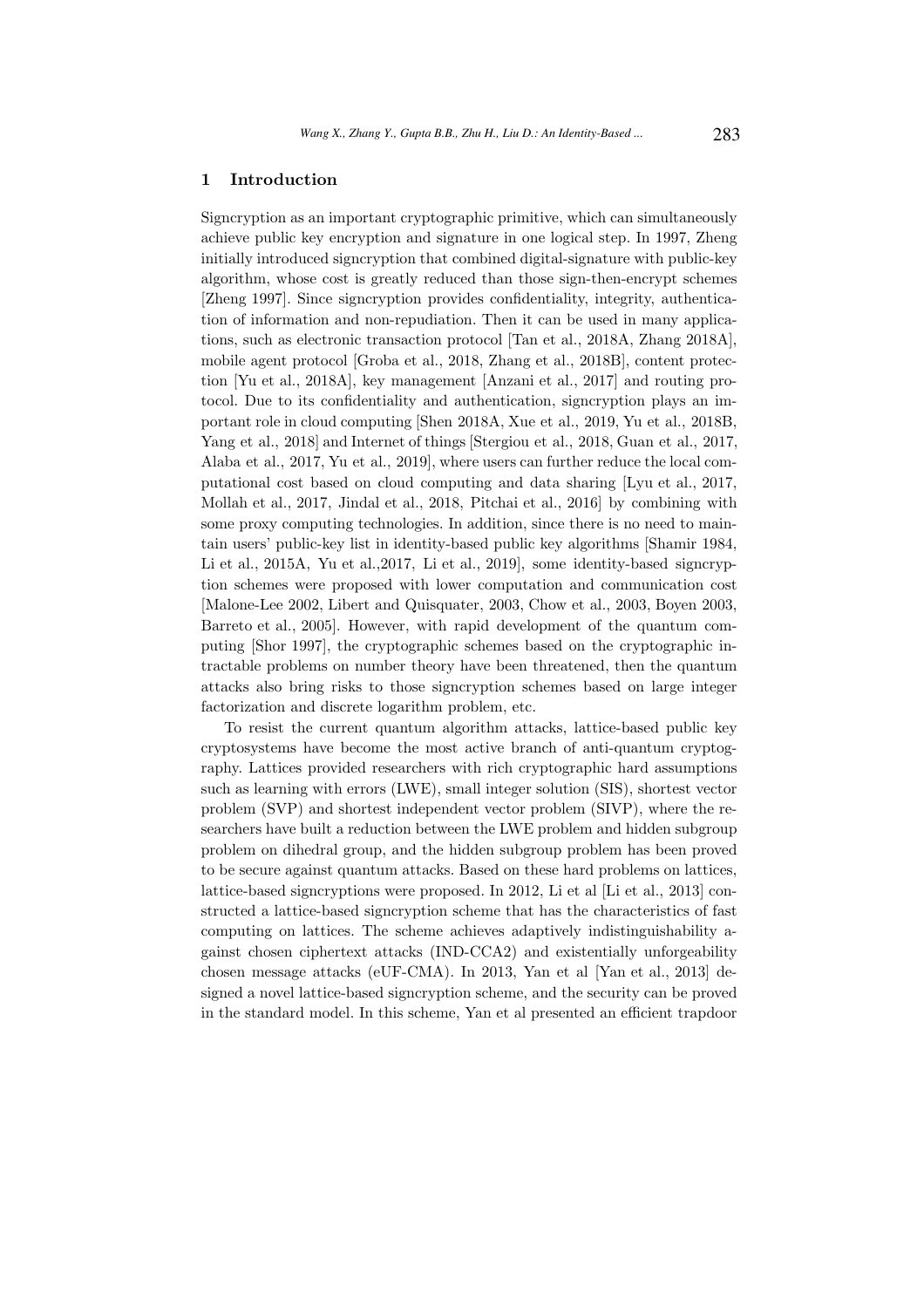generation algorithm, and used Chameleon hash function to remove the trapdoor and construct a challenge tuple in the proof. Compared with the schemes in the random oracle model at that time, Yan's signcryption algorithm is more efficient. In 2014, Lu et al [Lu et al., 2014] gave a lattice-based signcryption scheme, where the security of encryption algorithm is based on the LWE problem and the security of signature depends upon the SIS problem. However, almost all latticebased schemes cannot show the high asymptotic computation efficiency. The main reason is that the dimension of the lattice must be very large to meet the security requirements. The rank of the lattice is generally 200, while the dimension of the lattice is over 54 thousand. Then, one-time encryption (or signature) needs about 10 million modular multiplications. In particular, the signature algorithm based on the original image sampling is the most time-consuming. In sum, to propose a more secure and efficient lattice-based scheme, on one hand, we need to construct good lattices to realize the security without large dimensions; on the other hand, we should seek new methods to design efficient signcryption schemes.

In this paper, we provide an alternative method for constructing an identitybased signcryption (IBSC) scheme on lattice. Inspired by [Lyubashevsky 2012, Tian and Huang 2016], we remove the use of trapdoor in our scheme and prove that the scheme achieves IND-CCA2 and sUF-CMA security. Meanwhile, it is also secure against the current quantum algorithm attacks based on LWE problem for given lattices. Furthermore, we analyze its efficiency by comparing with some exiting identity-based signcryption schemes. Our scheme has the following merits:

- (a) The newly proposed scheme has much shorter secret key size than those of the schemes in [Li et al., 2013, Yan et al., 2013];
- (b) It has higher speeds in signcryption and unsigncryption stages than that of scheme in [Yan et al., 2013].

Organization. In Section 2, we introduce the definitions of lattice and IBSC. Section 3 shows how to construct IBSC schemes. In Section 4, we present the security of proposed scheme, and then compare our scheme with other IBSC schemes. Finally, we draw conclusions in Section 5.

### 2 Preliminaries

#### 2.1 Definitions of Lattice and Important Tools

In this section, we will present the knowledge of lattice and some important tools, which can be seen from [Lyubashevsky 2012, Zhu et al., 2017].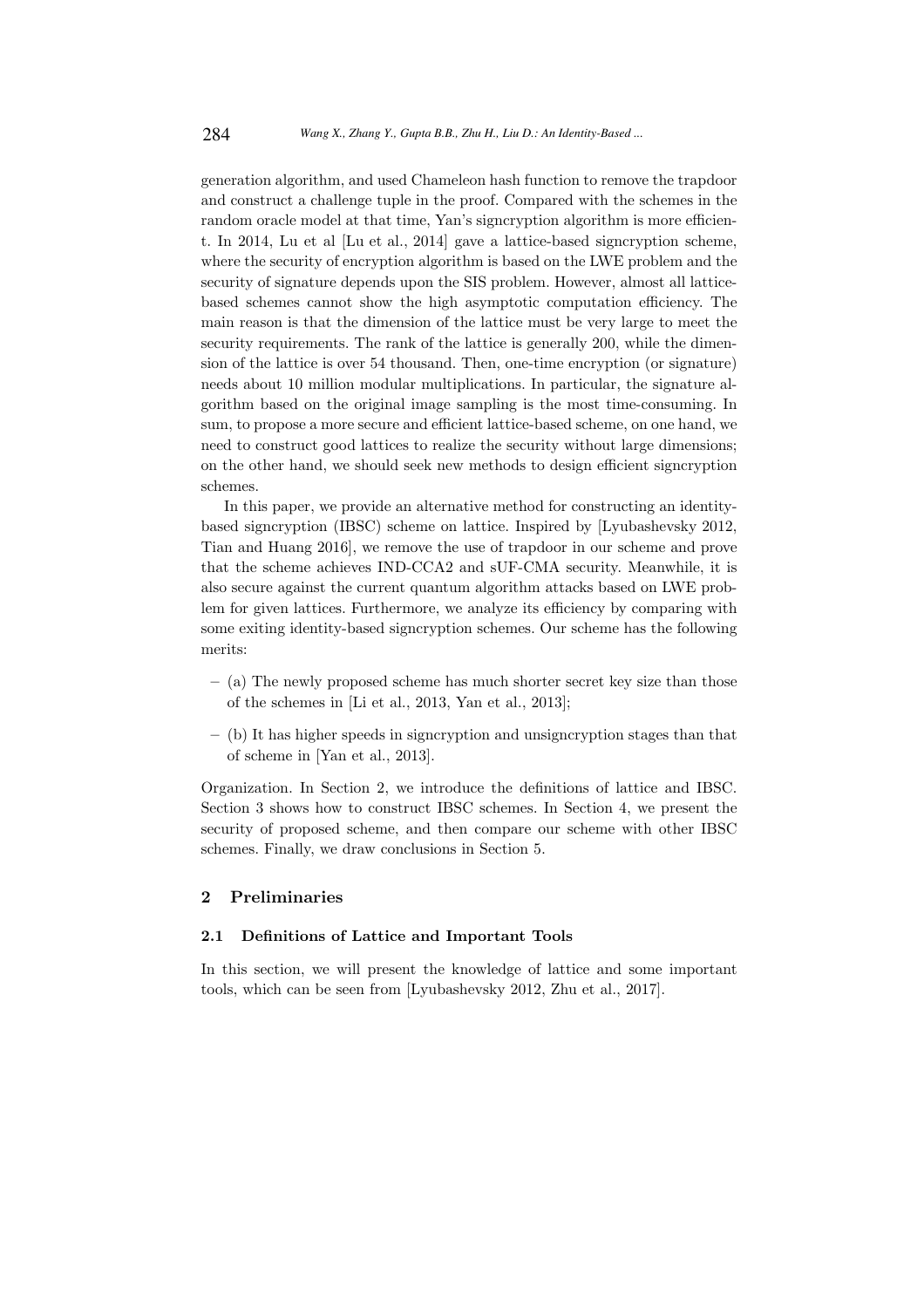Definition 2.1 (Lattice). linearly independent vectors  $d_1, d_2, ..., d_n$  are denoted as the a basis of lattice, which can also be denoted as a Matrix  $\bm{D}$ . The generated lattice can be written as  $\Lambda(D) = \Lambda(d_1, d_2, ..., d_n) = \{Dx | x \in \mathbb{Z}_n\}.$ 

Definition 2.2 (q-ary lattice). q is a prime,  $\mathbf{D} \in \mathbb{Z}_q^{n \times m}$ .  $\mathcal{L}^{\perp}(\mathbf{D}) = \{e \in \mathbb{Z}^n :$  $\boldsymbol{De} = 0 \pmod{q}$  is q-ary lattice.

Definition 2.3  $(SIS_{q,n,m,\beta}$  [Lyubashevsky 2012] ). For a matrix  $D \leftarrow \mathbb{Z}_q^{n \times m}$ , SIS is to find a  $\boldsymbol{v} \in \mathbb{Z}^m$  satisfying  $\boldsymbol{D}\boldsymbol{v} = 0, \boldsymbol{v} \leq \beta, \beta \in \mathbb{R}, q \in \mathbb{Z}^+$ .

Let  $q \ge 2$  be an integer and let  $\chi$  on  $\mathbb{Z}_q$ , the LWE's decision version  $LWE_{q,\chi}$ is to differentiate between the distribution  $A_{s,\chi}$  and the distribution on  $\mathbb{Z}_q^n \times \mathbb{Z}_q$ of the variable  $(\alpha, \alpha^T s + x)$ , here  $\alpha \leftarrow \mathbb{Z}_q^n$  is uniform and  $x \leftarrow \chi$  obeys gaussian distribution. The LWE problem's standard version is finding  $s \in \mathbb{Z}_q^n$  given access to any desired  $poly(n)$  number of samples from  $A_{s,y}$  for some arbitrary s.

Definition 2.4 (Discrete Gaussian Distribution) Define  $\forall s > 0, y \in \mathbb{R}^N$ , c as Gaussian distribution's center. The Gaussian function is denoted as  $\rho_{s,c}(x)$  $exp(\frac{-\pi ||y-c||^2}{s^2})$  $\frac{y-c_{||}}{s^2}$ ). Then the discrete Gaussian distribution on  $\Lambda$  is  $D_{\mathcal{L},s,c}(y)$  =  $\rho_{s,c}(y)$  $\frac{\rho_{s,c}(y)}{\rho_{s,c}(\mathcal{L})}$ .

Theorem 2.5 (Rejection Sampling Theorem). Define V as one of  $\mathbb{Z}^m$ 's subset, the elements' norm of V are not greater than T,  $\sigma = \omega(T\sqrt{logm})$  is the element √ in R, M is a constant,  $h: V \to \mathbb{R}$  is a probability distribution. There are two algorithms. The first algorithm is described as  $v \leftarrow h, z \leftarrow D_{v, \sigma}^m, generate(z, v)$ with probability  $min(\frac{D_{\sigma}^{m}(z)}{MDm})$  $\frac{D_{\sigma}(z)}{MD_{v,\sigma}^{m}(z)}$ , 1). The other algorithm is such that  $v \leftarrow h, z \leftarrow$  $D_{\sigma}^{m}$ , *output*(*z*, *v*) with probability  $\frac{1}{M}$ . Then the first algorithm' distribution does not exceed the second algorithm's statistical distance  $\frac{2^{-\omega(logm)}}{M}$ . Meanwhile, The first one can output something with probability greater than  $\frac{1-2^{-\omega(log m)}}{M}$ .

#### 2.2 Identity-based Signcryption Scheme

An IBSC scheme is constitute of four algorithms  $ST_{\varepsilon}, EX_{\varepsilon}, SC_{\varepsilon}, US_{\varepsilon}$ , we denotes  $S$  and  $R$  respectively as sender and receiver, params and mk as system parameters and master key respectively, and  $sk_{id_i}$  as private key. The definition is described as follows.

- $ST_{\varepsilon}(1^n)$  generates params and mk.
- $EX_{\varepsilon}(params, mk, id)$  produces  $sk_{id_i}$  according to one's identity  $id_i$ ,  $i = \mathcal{R}$ or S.
- $-SC_{\varepsilon}(id_{\mathcal{R}}, m, sk_{\mathcal{S}})$  outputs a ciphertext  $\sigma$ .
- $-US_{\varepsilon}(\text{params}, \text{id}_{\mathcal{S}}, \text{sk}_{\mathcal{R}}, \sigma)$  recovers the initial message m if  $\sigma$  passes the verification, otherwise reject it.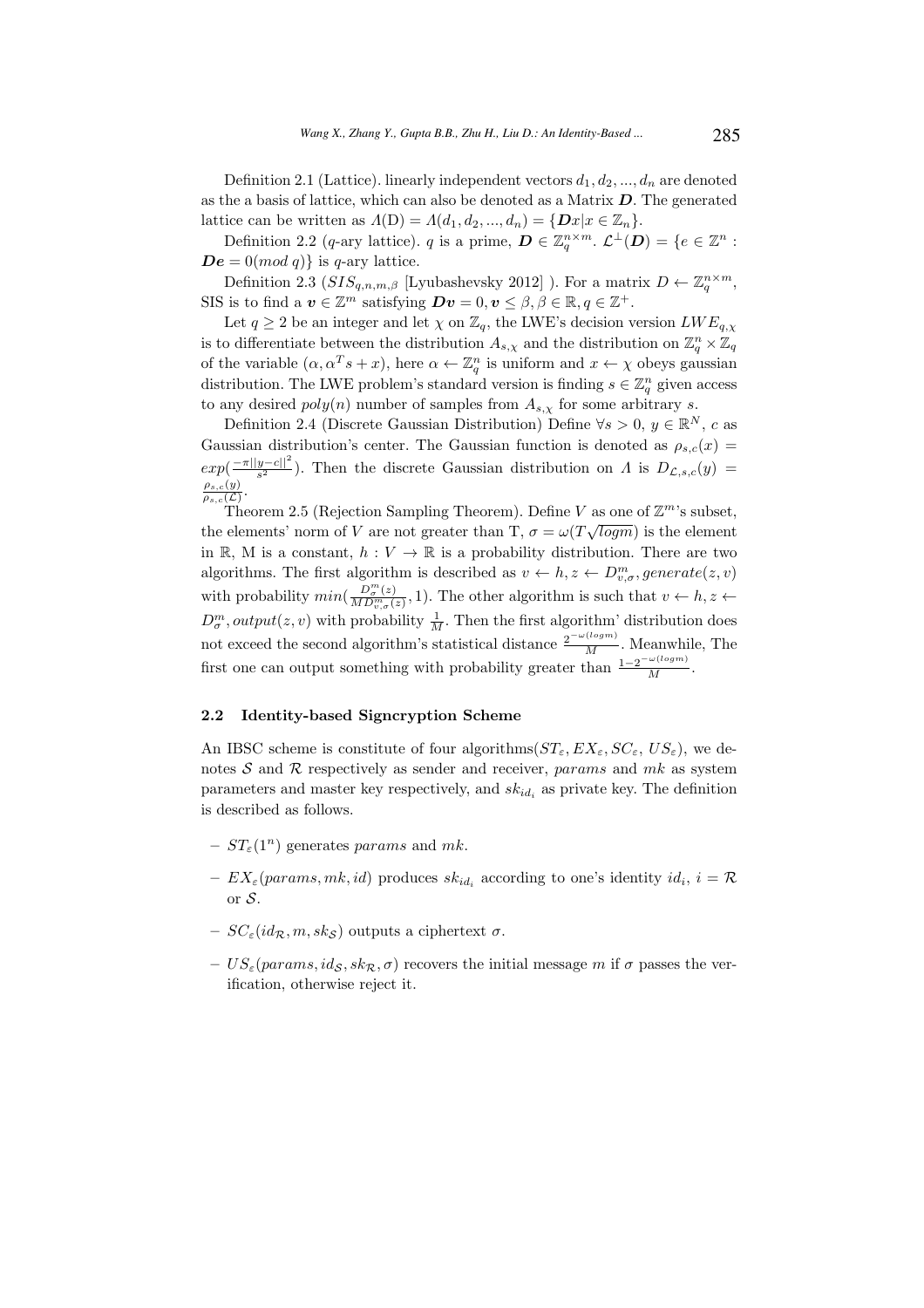IBSC must meet the conditions of confidentiality and authenticity, i.e., confidentiality means the IBSC scheme can be indistinguishable to defeat adaptive chosen ciphertext attacks (IND-CCA2) [Malone-Lee 2002]. Meanwhile, the authenticity means IBSC scheme can be strong unforgeable against adaptive chosen message attacks (sUF-CMA).

Definition 2.4 (IND-CCA2). Define C as challenger, an IBSC scheme is IND- $CCA2$  secure if no PPT adversary  $A$  can win the IND-CCA2 game with negligible probability.

- Setup: C executes  $ST(1^k)$  to produce  $(mpk, msk)$  and run A as its subprogram.
- Phase 1: The adversary  $A$  can perform any number queries of polynomial bound in an adaptive method.
- ET queries: A selects one id. C runs algorithm  $ET(id)$  to produce  $S_{id}$  and send it to A.
- SC queries: A chooses one  $id_s$ , one  $id_r$  and a message m. C runs  $ET(id_s)$  to generate  $S_{id_r}$ , runs  $SC(m, S_{id_s}, id_r)$  to generate encrypted message  $\psi$ , and then delivers  $\psi$  to A.
- US queries: A chooses  $id_s$ ,  $id_r$ , and a encrypted message  $\psi$ . C runs  $ET(id_r)$ to generate  $S_{id_r}$ , runs  $US(\psi, S_{id_r}, id_s)$  to recover the original message, and delivers it to A.
- − Challenge: A can decide when to end Phase1. A will choose  $m_0$  and  $m_1$ ,  $id_s^*$ , and  $id_r^*$ .  $id_r^*$  could not be queried in  $ET$  in Phase 1. C can randomly chooses a bit p from  $\{0,1\}$ , runs  $SC(m_\delta, s_{id_s^*}, id_r^*)$  to output  $\psi^*$ , and then deliver  $\psi^*$ to A.
- Phase  $2: A$  can execute any times of queries of a polynomial bound adaptively again as in Phase1, we assume that  $id_r^*$  will not be queried in  $EX$ query and  $\psi^*$  will not be queried by US queries.
- Guess: A will output a bit  $p'$ . If  $p'$  equals to p, then A wins.

A's advantage is denoted as  $Adv(\mathcal{A}) = [Pr[p^{'} = p] - 1/2]$ , here  $Pr[p^{'} = p]$  is the probability of  $p' = p$ .

Definition 2.5 (sUF-CMA). An IBSC is sUF-CMA secure, if no PPT adversaries A can win sUF-CMA game with a negligible probability.

– Setup: C execute runs  $ST(1_k)$  to produce  $(mpk, msk)$  and runs A as its subroutine.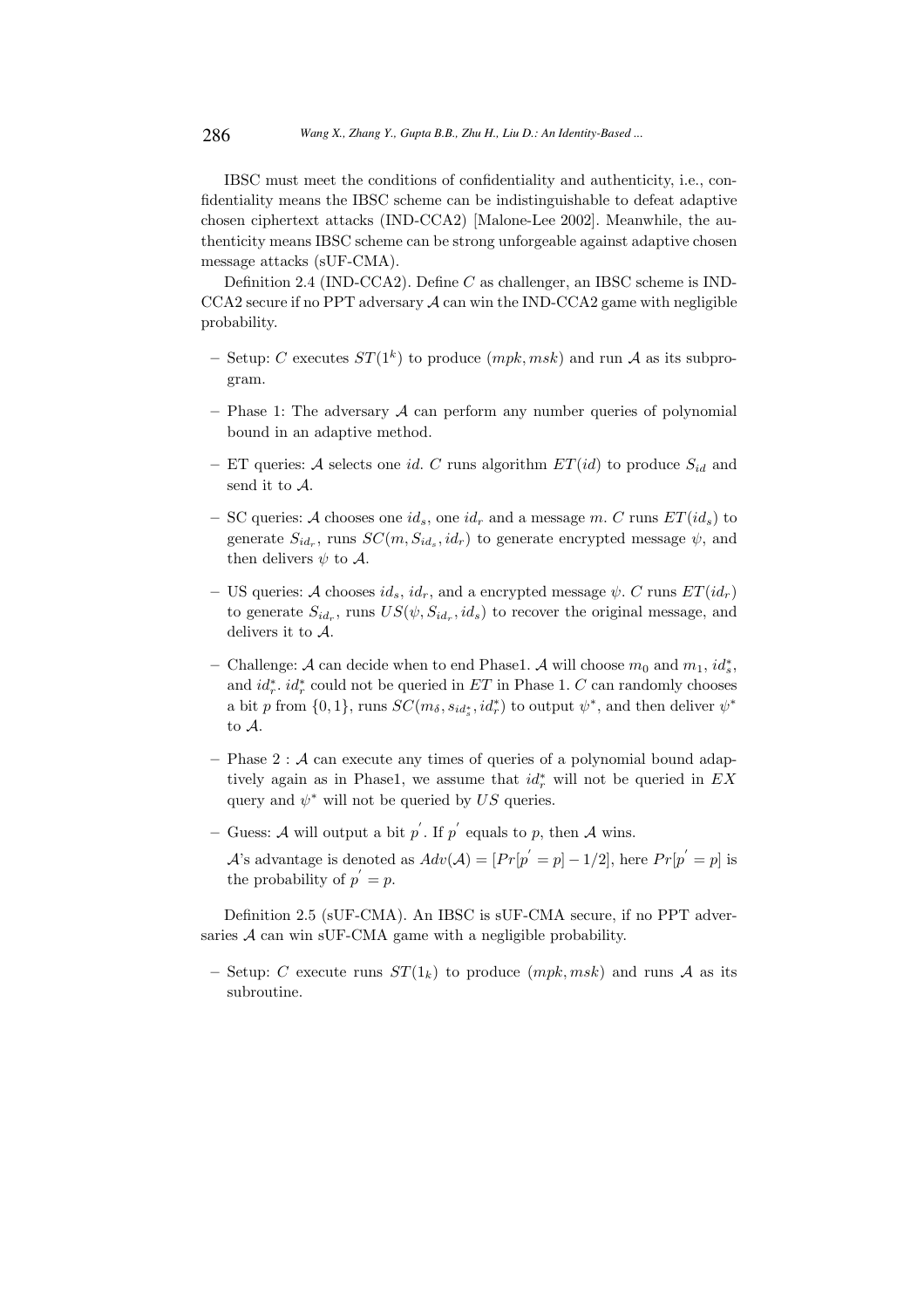- Attack: A executes a number queries of a polynomial bound like in IND-CCA<sub>2</sub> game.
- − Forgery: A produces a tuple  $(m^*, \psi^*, id^*, id^*_{r})$ . Here, we assume  $id^*_{s}$ 's private key will not be queried, also  $\psi^*$  will not be returned by SC oracle when querying  $m^*, S_{id_r^*}, id_s^*$  in attack phase. if  $US(\psi^*, S_{id_r^*}, id_s^*)$  does not output  $\perp$ , then **A** wins.

The advantage of  $A$  is defined as the probability that it wins.

#### 3 Our IBSC scheme

Now we will introduce a new IBSC  $\varepsilon = (ST_{\varepsilon}, EX_{\varepsilon}, SC_{\varepsilon}, US_{\varepsilon})$ . In the beginning, we will define some denotations as follows:  $S$ ,  $R$  are respectively the sender and the receiver. Private Key generator is short for PKG,  $q \geq 3$  is a prime, M is a real.  $m > 5nlogq$ , k, and  $\lambda$  are positive integers.  $\tilde{L} = O(\sqrt{nlogq})$  is the bound,  $s = \tilde{L}\omega(\sqrt{logn})$  is gaussian parameter,  $\sigma = 12s\lambda m$  is standard deviation.

Then the detailed scheme is described as follows:  $(1) ST<sub>\epsilon</sub>(1<sup>n</sup>)$ 

- The algorithm runs  $TrapGen(q, n)$  [Tian and Huang 2016] to obtain  $A \in$  $\mathbb{Z}_q^{n \times m}$  with lattice  $\Lambda^{\perp}(A)$ 's one basis  $\mathbf{D} \in \mathbb{Z}_q^{n \times m}$  satisfying  $\tilde{L} \ge ||\tilde{D}||$ .
- The algorithm Chooses hash:  $H: \{0, 1\}^*$  →  $\{v : v \in \{-1, 0, 1\}^k, ||v||_1 ≤ λ\},\$  $H_1: \{0,1\}^* \to \mathbb{Z}_q^{n \times k}$  and  $H_2: \{0,1\}^* \to \mathbb{Z}_q^{n \times k}$ .
- The algorithm will generate  $paras = (A, H, H_1, H_2)$  and master private key  $msk = D.$

 $(2) ET_{\varepsilon}(paras, msk, id_i)$ 

PKG run algorithm  $SampleMat(A, D, s, H_1(id_i))$  [Tian and Huang 2016] to obtain a signing key  $sk_{id_i} = S_{id_i} \in \mathbb{Z}^{m \times k}$ , here  $i = \mathcal{S}$  or  $\mathcal{R}$ .  $S_{id_i}$  should satisfy

$$
\begin{cases} AS_{id_i} = H_1(id_i) \\ ||S_{id_i}|| \le s\sqrt{m} \end{cases} \tag{1}
$$

(3)  $SC_{\varepsilon}(m, S_{id_{\mathcal{S}}}, id_{\mathcal{R}})$ 

Given paras,  $m \in \{0,1\}^*$ , S's secret key  $S_{ids}$ , and receiver's identity  $id_{\mathcal{R}}$ .

– S selects a random  $y \leftarrow D_{\sigma}^{m}$  and computes

$$
r = H_2(Ay, H_1(id_{\mathcal{R}}))
$$
\n<sup>(2)</sup>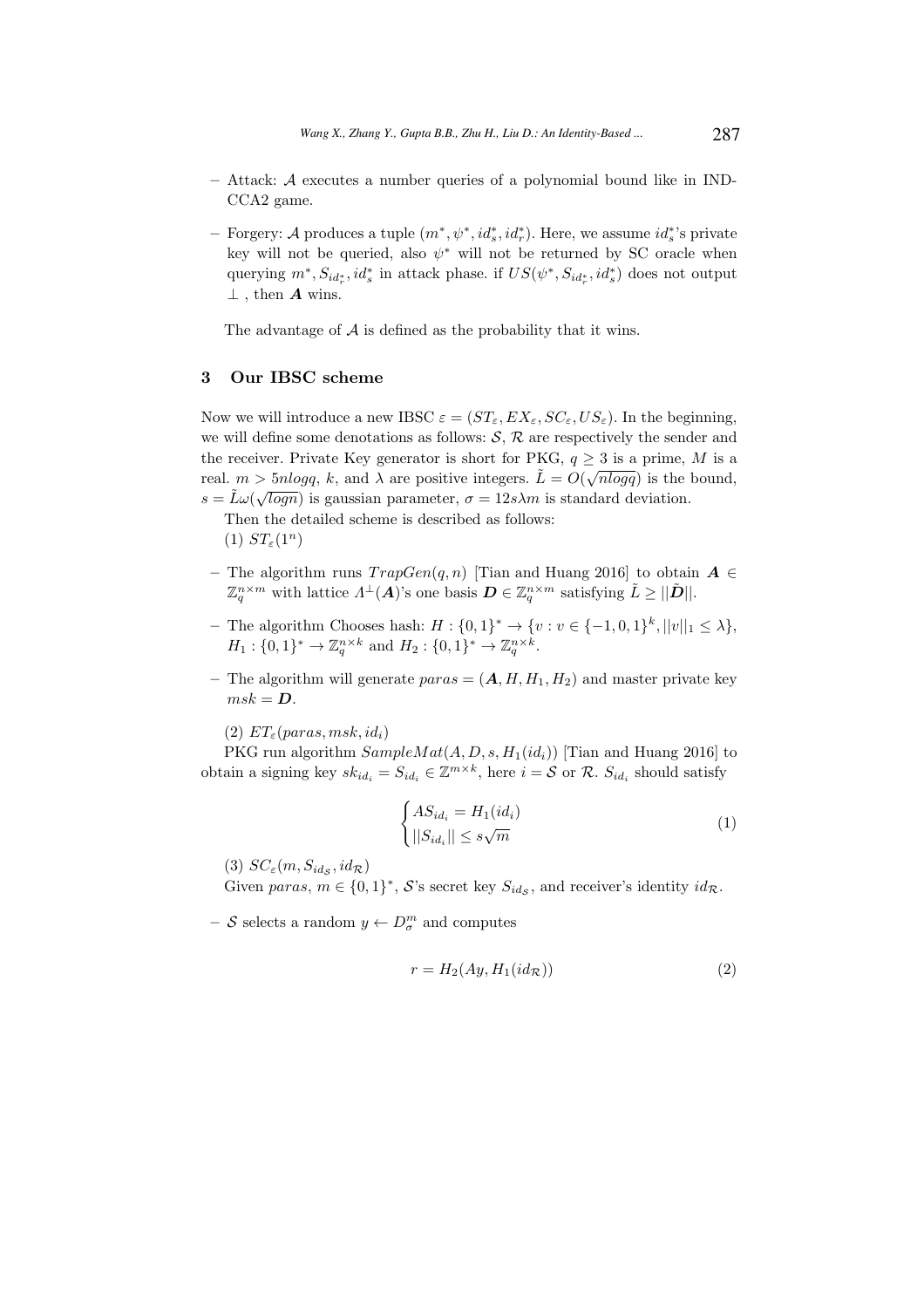–  $S$  computes

$$
c = H(r, AS_{ids}) \bigoplus m \tag{3}
$$

 $-$  S computes

$$
z = S_{id_{\mathcal{S}}} r + y \tag{4}
$$

– Then S outputs (c,z) with probability  $min(\frac{D_{\sigma}^{m}(z)}{MD_{\sigma,S_{std}}}$  $\frac{D_{\sigma}(z)}{MD_{\sigma, S_{id}}(z)}$ , 1). The signature tuple is  $(r,c,z)$ .

(4)  $US_{\varepsilon}((r, c, z), id_{\mathcal{S}}, S_{id_{\mathcal{R}}})$  $\mathcal R$  will compute

$$
h = H_2(Az - H_1(id_S)r, AS_{id_R})
$$
\n<sup>(5)</sup>

and then  $R$  can get the original message

$$
m = H(h, H_1(id_{\mathcal{S}})) \bigoplus c \tag{6}
$$

If equation 7 are true, we accept the original message. Otherwise, we reject it.

$$
\begin{cases} ||z|| \le 2\sigma\sqrt{m} \\ h = r \end{cases} \tag{7}
$$

### 4 Security and Performances

In this section, we will analyze the security of our IBSC scheme, then we compare our scheme with other IBSC schemes in terms of performances.

#### 4.1 Correctness and Security

Theorem 1 (Correctness) our IBSC scheme satisfies correctness.

Proof. According to our IBSC scheme's construction process, we can obtain  $Az - H_1(id_s)r = A(S_{id_s}r + y) - H_1(id_s)r = AS_{id_s}r + Ay - H_1(id_s)r = Ay.$  Also we can get  $AS_{id_r} = H_1(id_r)$ .

Therefore,  $H_2(Az-H_1(id_s)r, AS_{id_r}) = H_2(Ay, H_1(id_r))$ . We can get the original message by computing  $H(h, H_1(id_s))\bigoplus c$ . If  $h = r$ , we output the message m, otherwise we reject it.

By using lemma 2 and Lemma 3 described in [Xie et al., 2016],  $z$  is close to a vector from  $D_{\sigma}^{m}$ . Thus, we can get  $||z|| \leq 2\sigma\sqrt{m}$  with probability at least  $1-2^{-m}$ .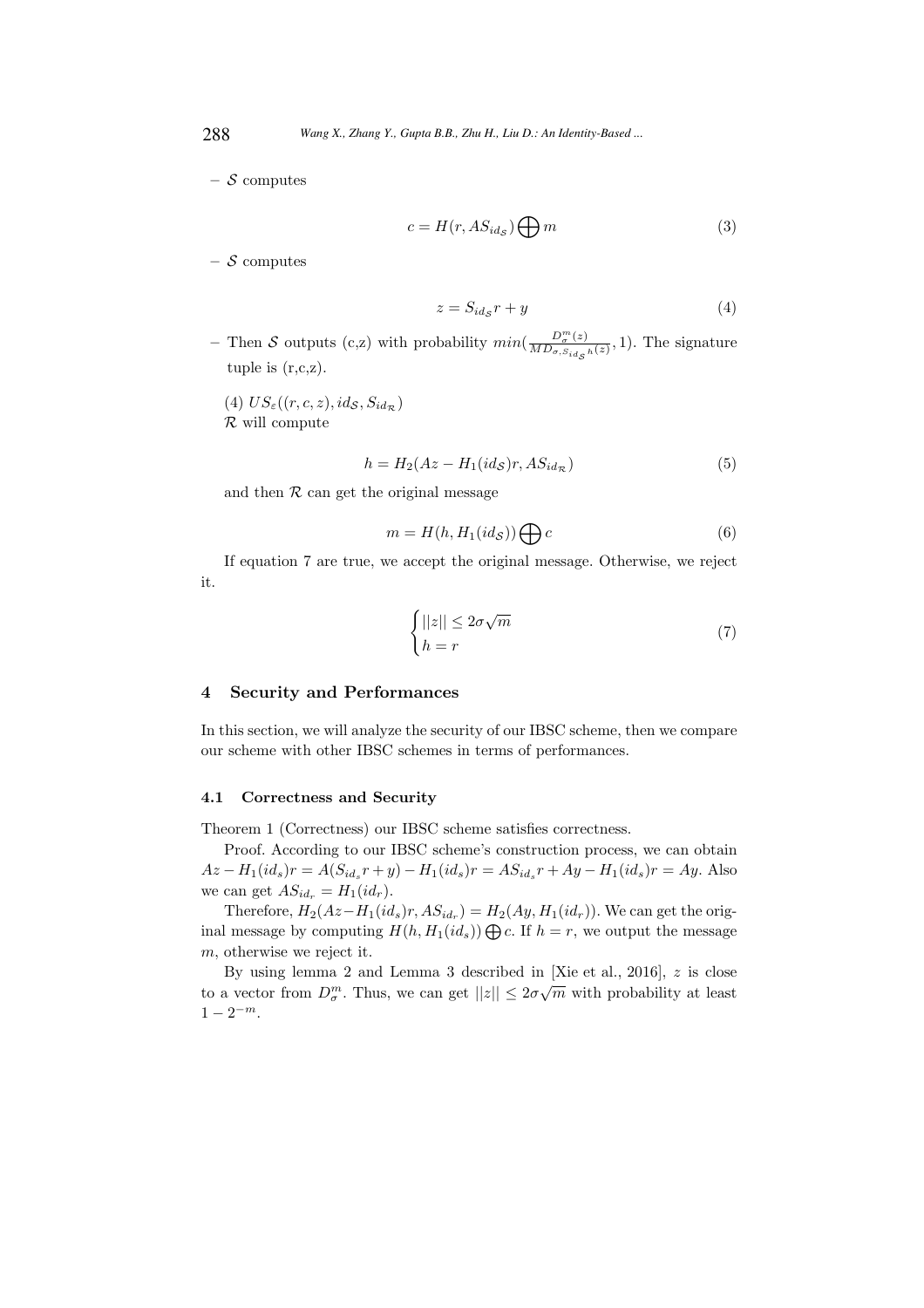Theorem 2 (IND-CCA2) if an adversary  $\Gamma$  can win IND-CCA2 games in a time t with non-negligible advantage  $\varepsilon$  after  $q_e$  times ET queries,  $q_s$  times SC queries,  $q_u$  times US queries, and  $q_{H_1}, q_{H_2}, q_H$  queries respectively to oracles  $H_1, H_2, H$ , there has a polynomial algorithm C who can solve LWE problem with advantage  $\epsilon' \geq \epsilon - q_H q_u/2^n$  in time  $t' < t + (q_u + q_H)t_H + q_u t_{H_2}$ .

Proof. in the beginning, we assume adversary  $\Gamma$  can win IND-CCA2 game with non-negligible probability  $\varepsilon$ , then we can construct an algorithm C who can run  $\Gamma$  as its subprogram.

Suppose the challenger C receives a random LWE instance  $(\tilde{S}, \tilde{z} = \tilde{S}\tilde{r} + \tilde{y})$ , his goal is to compute  $\tilde{S}$ . C can run  $\Gamma$  as its subprogram to get  $\tilde{S}$  and be a challenger in the game.

Setup: Suppose C runs algorithm  $ST_{\epsilon}$  to generate params = A, H, H<sub>1</sub>, H<sub>2</sub>, H and master secret key  $msk = B$ . Then C delivers paras to  $\Gamma$ .

Phase 1: C holds lists  $L_1, L_2, L$  to simulate  $H_1, H_2, H$  oracles respectively, and replies for the queries as belows:

 $H_1$  oracle: once receiving  $id_i$  query  $(1 \leq i \leq q_{h_1}), C$  will initially check whether there exists a corresponding value  $H_1(id_i)$  in  $L_1$ . If there exists,  $H_1(id_i)$ will be returned. Otherwise, C will select a random  $h_{1_i}\in \mathbb{Z}_q^{n\times k},$  stores  $(id_i,h_{1_i})$ into  $L_1$ , then C will return  $h_{1_i}$  to  $\Gamma$ .

 $H_2$  oracle: once receiving  $Ay_i, h_{2_i}$  query  $(1 \leq i \leq q_{h_2}), C$  will initially check whether there exists a corresponding value  $h_{2_i}$  in  $L_2$ . If there exists,  $h_{2_i}$  will be returned. Otherwise, C will select a random  $h_{2_i} \in \mathbb{Z}_q^{n \times k}$ , stores  $(Ay_i, id_i, h_{1i}, h_{2i})$ into  $L_2$ , and returns  $h_{2i}$  to  $\Gamma$ .

*H* oracle: once receiving  $r_i$ ,  $AS_i$ ) query  $(1 \leq i \leq q_H)$ , *C* will initially check whether there exists a corresponding  $H_i$  in L. If there exists,  $H_i$  will be returned. Otherwise, C will select a random  $h_i \in \mathbb{Z}_q^{n \times k}$ , inserts  $(r_i, AS_i, h_i)$  into L, and returns  $h_i$  to  $\Gamma$ .

 $EX_{\epsilon}$  query: When  $\Gamma$  queries  $id_i(1 \leq i \leq q_e)$  to get a secret key,  $C$  will initially search in  $L_1$ , if there exists a corresponding value for  $id_i$ , C will return  $h_{id_i}$ . Otherwise, C will select a random  $h_{id_i}$ , stores  $(id_i, h_{id_i}, S_{id_i})$  to  $L_1$  and returns  $h_{1i}$  to  $\Gamma$ .

 $SC_{\epsilon}$  query:  $\Gamma$  will execute a  $SC_{\epsilon}$  query for  $m_i$  with  $id_A$  and  $id_B$ . If  $id_A \neq id_j$ , C will first get a secret key for  $id_A$  by querying  $ET_{\epsilon}$  oracle, then C will run  $SC(id_A, S_{id_B}, sig)$  to answer C 's query.

 $US_{\epsilon}$  query: if  $\Gamma$  queries a  $(c, r, z)$  for  $US_{\epsilon}$  query with  $id_A$  and  $id_B$ . If  $id_B \neq id_j$ , C will first obtain a secret key for  $id_B$  by querying  $EX_{\epsilon}$  oracle. After that, C will return  $US(c, r, z, id<sub>A</sub>, S<sub>id<sub>B</sub></sub>)$  to answer  $\Gamma$ .

Challenge: After  $\Gamma$  finishes a larger number of queries,  $\Gamma$  will select  $id_A^*$ and  $id_B^*$ , that he wants to be challenged. Then  $\Gamma$  submits  $m_0, m_1$  to  $\Gamma$ . C will randomly choose  $r^* \leftarrow \{0,1\}^*, z^* \leftarrow \{0,1\}^*$ , and set  $z^* = \tilde{z}$ . At last, C will return  $\sigma^* = (c^*, r^*, z^*)$  to  $\Gamma$ .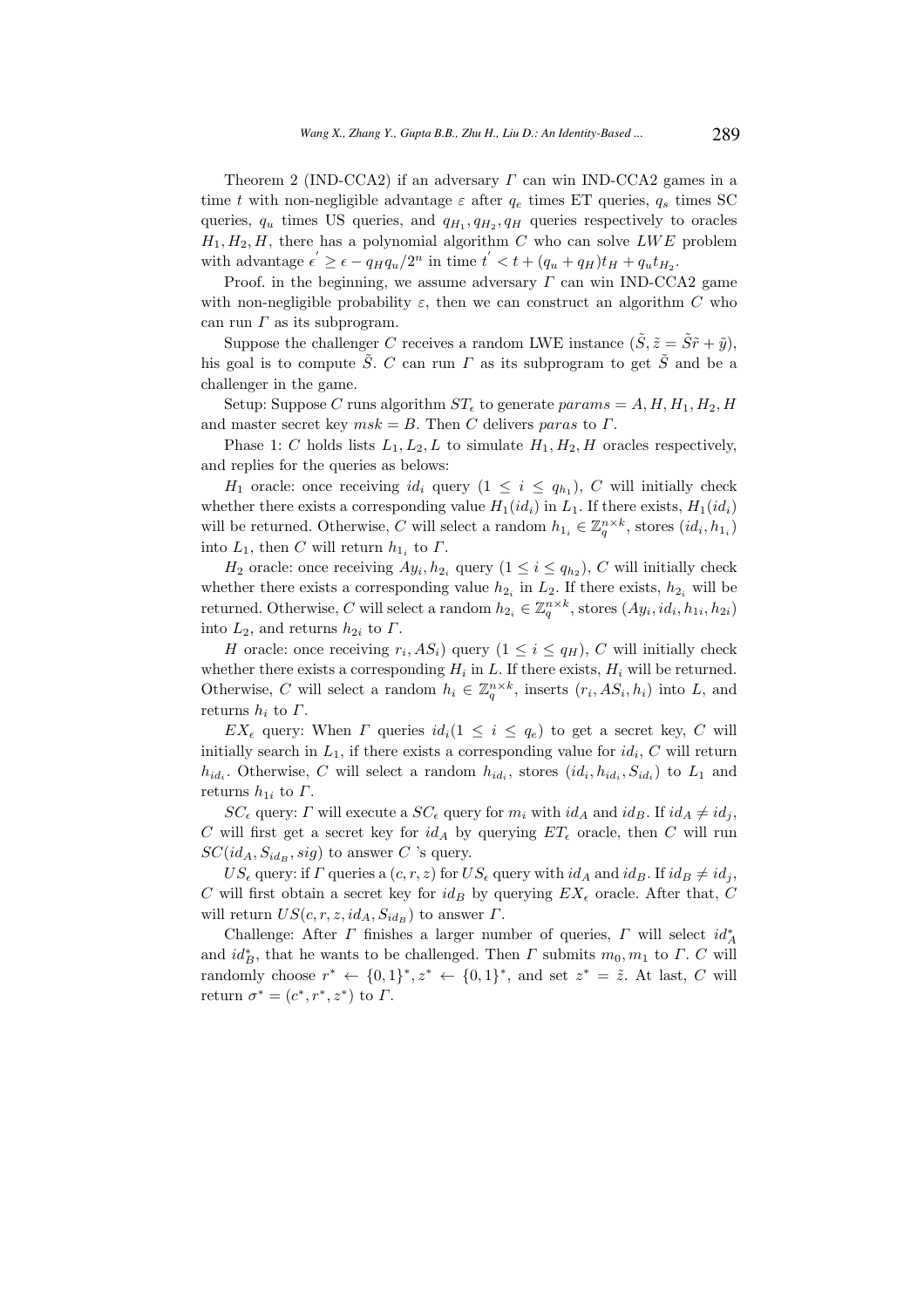Phase 2: After Γ finishes a large number of queries adaptively as in former step.  $id_B^*$  will not be queries in ET oracle, and  $\sigma^*$  will not be queried in US oracle.

Guess:  $\Gamma$  will generate one  $p'$ , which can be ignored by  $C$ .  $C$  searches in  $L$ for tuple  $(r_i, AS_i, H_i)$ . For each of them, C will check whether  $\tilde{z} = \tilde{A}S_i + y_i$ keeps. If it keeps, C will stop and output  $S_i$  as one solution of LWE problem. Otherwise,  $C$  stops and outputs  $false$ .

Now we will need to analyze the success probability of  $C$ . We denote  $E_H$  as the event that  $\Gamma$  query the  $H$  oracle during the simulation. So we can get  $Pr[p' =$  $p] = 1/2 + 1/2Pr[E_H]$ , then we can get  $\epsilon = |2Pr[p' = p] - 1| \leq Pr[E_H]$ . Following the method of  $[Li]$  et al., 2013], we can get C can solve LWE problem with  $\epsilon' \geq \epsilon - q_H q_u/2^n$  in time  $t' < t + (q_u + q_H)t_H + q_u t_{H_2}$ .

Theorem 2 (sUF-CMA) if one adversity  $\Gamma$  can win sUF-CMA game with non-negligible probability  $\varepsilon_{sc}$  in a time t after  $q_e$  times  $ET_{\epsilon}$  queries,  $q_s$  times  $SC_{\epsilon}$  queries,  $q_u$  times  $US_{\epsilon}$  queries, and  $q_{H_1}, q_{H_2}, q_H$  times queries respectively to oracles  $H_1, H_2, H$ , there is an algorithm C who can solve SIS problem with probability at least  $1/2(1-2^{-\omega(log n)}).$ 

Proof. assume a polynomial algorithm C gets one instance of SIS  $Ax = 0$ mod q, his aim is to find a x as  $||x|| \leq (4\sigma + 2s\lambda)\sqrt{m}$ . C can run  $\Gamma$  as its subprogram, and be a challenger for  $\Gamma$ .

C initially runs  $ST_{\epsilon}$  to generate paras. Then  $\Gamma$  can execute a larger number of queries for oracle,  $ET_{\epsilon}$  queries,  $SC_{\epsilon}$  queries, and  $US_{\epsilon}$  queries. C will answer  $\Gamma$ 's queries. When receiving  $Ay$ ,  $H_1(id_R)$ ) query,  $C$  answers as follows:

C randomly chooses  $s_{id}$  ( $||s_{id}|| \leq s\sqrt{m+w}$ ), sets  $Az - H_1(id_s)(A||r) = Ay$ , C stores  $(m_i, r_i, y_i, h_{2i})$  to  $L_2$ , and returns  $h_{2i}$  to  $\Gamma$ .

At last, if C never aborts,  $\Gamma$  will obtain one  $sig^*$  on  $m^*$ , where  $m^*$  has never been queried for  $id_A^*$ ,  $id_B^*$ . Then C can run  $US_{\epsilon}$  for  $sig^*$  and get  $r^*, m^*$  by running  $ET_{\epsilon}$  to obtain  $id_B^*$ 's secret key, which meets the requirements of  $s_{id}^* \leq s\sqrt{m}$  and  $(Az - H_1(id_S)r = Ay$ . Before forging  $sig^*$ ,  $\Gamma$  queried  $H_2$  for  $m^*$ ,  $r^*$ . Thus,  $C$ searches in  $L_2$  for  $m^*, r^*, s_{id_i}, h_{2_i}$ , such that  $(Az^* - H_1(id_S)r^*) = Ay$ 

if  $id_A^* = id_j$ , C can obtains the following equation  $A(z-z^* - S_{id_S}r + S_{id_S}r^*) =$ 0. Due to  $||z^*||, ||z|| \leq 2\sigma\sqrt{m}$  and by design  $||S_{ID}r^*||, ||S_{ID}r|| \leq s\lambda\sqrt{m}$ , we obtain  $z - z^* - S_{id_S}r + S_{id_S}r^* \leq (4\sigma + 2s\lambda)\sqrt{m}$ .

So we need to present  $z - z^* - S_{id_S}r + S_{id_S}r^* \neq 0$  with non-negligible probability. By the preimage min-entropy property [Li et al., 2013], with probability no less than  $(1 - 2^{-\omega(log n)})$ . We can obtain another signing key  $S_{id}$ ,  $z - z^* - S_{id_S}r + S_{id_S}r^* \neq 0$  with probability at least 1/2, so we can solve SIS problem with probability  $1/2(1 - 2^{-\omega(log n)})$ , we prove this theorem.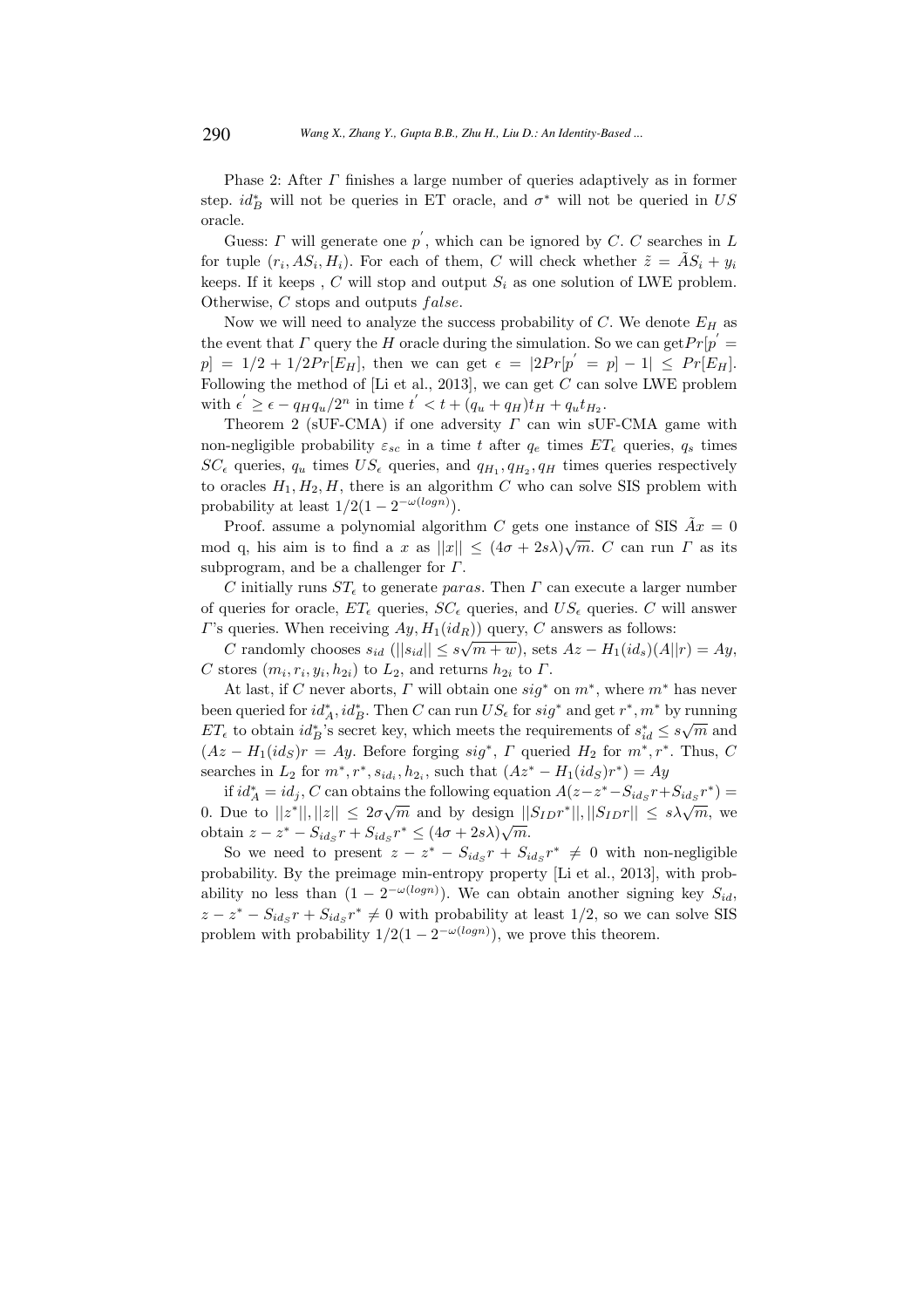### 4.2 Performance

We now compare our IBSC's performance with Yan's scheme [Yan et al., 2013] and Li's scheme [Li et al., 2013]. From Table 1, we can see the SC speed of our scheme's is  $O(1)$ , it is the same with Li's scheme, it is faster than Yan's scheme. Our scheme's US speed is  $O(1)$ , it is faster than that of Yan's scheme. The user's secret key of our scheme is  $mk \log q$ , it is shorter than that of Yan's scheme and L's scheme. The security of Yan's scheme is proved in the standard model, our scheme and Li's scheme are secure in the random oracle (ROM). The performance comparison is given as below.

| <b>IBSC</b> Scheme | [Yan et al., 2013]                             | [Li et al., 2013] Our scheme |             |
|--------------------|------------------------------------------------|------------------------------|-------------|
| Hard Problem       | LWR/LWE                                        | LWE/ISIS                     | LWE/SIS     |
| SC speed           | O(n)                                           | O(1)                         | O(1)        |
| US speed           | O(n)                                           | O(1)                         | O(1)        |
|                    | Size of secret key $n^2 \log^2 q \log(\log n)$ | $mnl_q/m^2l_q$               | $mk \log q$ |
| Security model     | Standard model                                 | <b>ROM</b>                   | <b>ROM</b>  |

Table 1: Performance Comparison

### 5 Conclusions

In this paper, we design a lattice-based IBSC scheme by using rejection sampling theorem. Then we demonstrate our IBSC scheme is secure, i.e., it satisfies IND-CCA2 and sUF-CMA. After that, we compare our scheme's performance with other existing IBSC schemes, the results show that our scheme outperforms other schemes in terms of user's secret key, our scheme's SC speed and US speed are faster than that of Yan's scheme. In addition, Yan's scheme and Li's scheme are constructed based on trapdoor, our scheme does not need to rely on a trapdoor.

### Acknowledgements

This work was partly supported by Beijing Municipal Education Commission under Grant(No.KM201510016009), and Excellent Teachers Development Foundation of BUCEA(No.21082717046), and National Key R&D Program of China (No.2016YFC060090).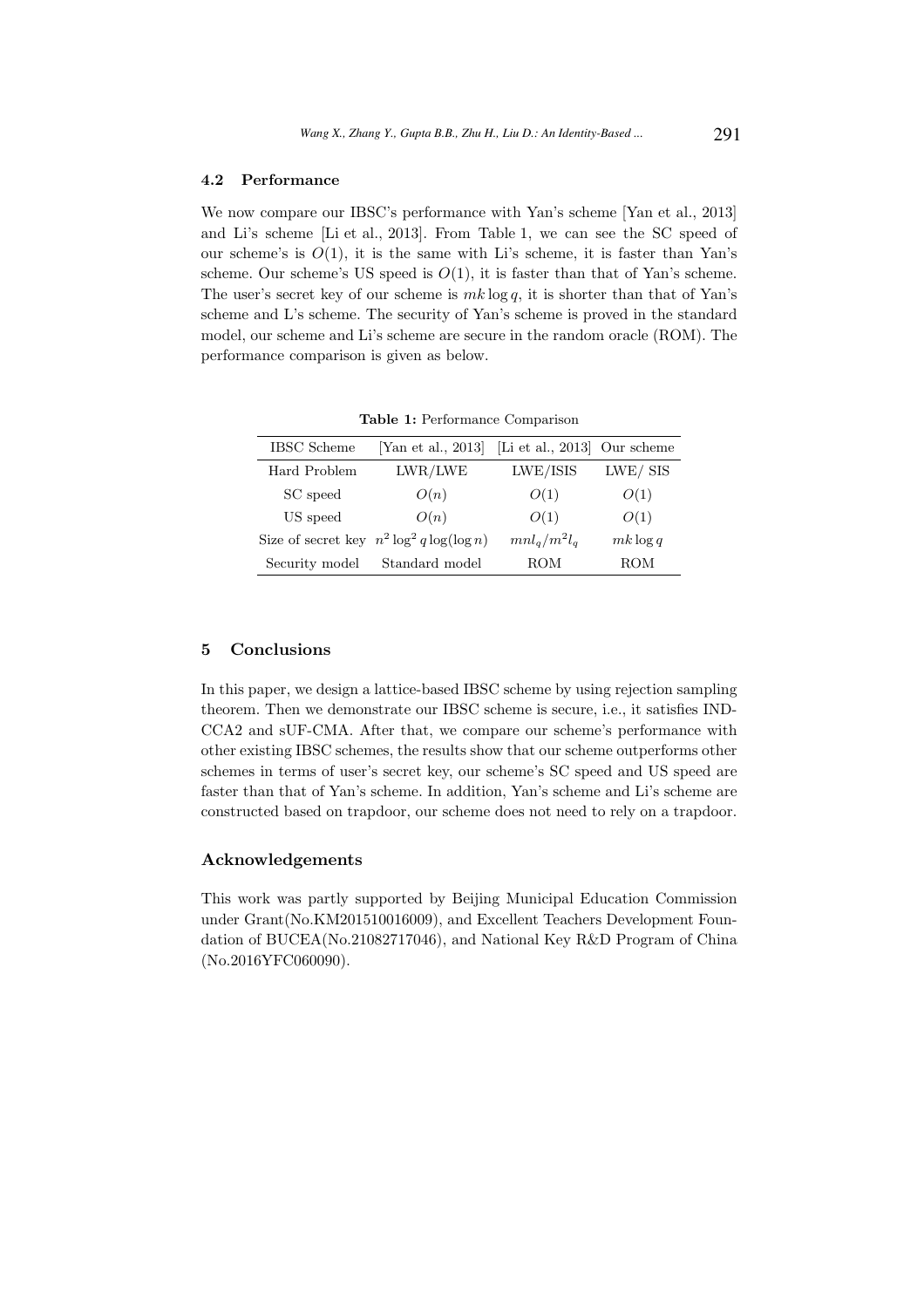## References

- [Alaba et al., 2017] Alaba, F. A., Othman, M., Hashem, I. A. T., Alotaibi, F.: Internet of things security: A survey, Journal of Network & Computer Applications, Vol 88, (2017), pp.10-28.
- [Anzani et al., 2017] Anzani, M., Javadi, H. H. S., Modirir, V.: Key-management scheme for wireless sensor networks based on merging blocks of symmetric design, Wireless Networks, Vol 1, (2017), pp. 1-13.
- [Barreto et al., 2005] Barreto, P. S. Libert, B., McCullagh, N., Quisquater, J. J.: Efficient and provably-secure identity-based signatures and signcryption from bilinear maps, International Conference on the Theory and Application of Cryptology and Information Security, Springer, (2005), pp.515-532.
- [Boyen 2003] Boyen, X., Multipurpose identity-based signcryption, Annual International Cryptology Conference, Springer, (2003), pp. 383-399.
- [Chow et al., 2003] Chow, S. S., Yiu, S. M., Hui, L. C., Chow, K.: Efficient forward and provably secure id-based signcryption scheme with public verifiability and public ciphertext authenticity, International Conference on Information Security and Cryptology, Springer, (2003), pp. 352-369.
- [Groba et al., 2018] Groba, A. M., Lobo, P. J., Chavarrias, M.: Slack-time closed-loop control system for multimedia mobile devices, IEEE Transactions on Consumer Electronics, Vol 64, No 2 (2018), pp. 162-170.
- [Guan et al., 2017] Guan, Z., Li, J., Wu, L., et al. Achieving efficient and secure data acquisition for cloud-supported internet of things in smart grid, IEEE Internet of Things Journal, Vol 4, No 6 (2017), pp. 1934-1944.
- [Jindal et al., 2018] Jindal, A., Dua, A., Kumar, N., et al. Providing Healthcare-asa-Service Using Fuzzy Rule-Based Big Data Analytics in Cloud Computing, IEEE Journal of Biomedical & Health Informatics, (2018), pp. 1-1.
- [Li et al., 2013] Li, F., Bin Muhaya, F. T., Khan, M. K., Takagi, T. Lattice-based signcryption, Concurrency and Computation: Practice and Experience, Vol 25, No 14 (2013), pp. 2112-2122.
- [Li et al., 2015A] Li, J., Li, J., Chen, X., Lou W. Identity-based Encryption with Outsourced Revocation in Cloud Computing, IEEE Transactions on Computers, Vol 64, No 2 (2015), pp. 425-437.
- [Li et al., 2019] Y. Li, Y. Yu, W. Susilo, G. Min, J. Ni, R. Choo,. Fuzzy Identity-Based Data Integrity Auditing for Reliable Cloud Storage Systems. IEEE Trans. on Dependable and Secure Computing, 16(1) (2019), 72-83.
- [Libert and Quisquater, 2003] Libert, B., Quisquater, J. J.: A new identity based signcryption scheme from pairings, Proceedings of 2003 IEEE Information Theory Workshop, IEEE, (2003), pp. 155-158.
- [Lu et al., 2014] Lu, X., Wen, Q., Jin, Z., et al.: A lattice-based signcryption scheme without random oracles, Frontiers of Computer Science, Vol 8, No 4 (2014), pp. 667-675.
- [Lyu et al., 2017] Lyu, Y., Lee, V.C.S., Chow, C.Y., et al. R-Sharing: Rendezvous for Personalized Taxi Sharin, IEEE Access, Vol 99, (2017), pp. 1-1.
- [Lyubashevsky 2012] Lyubashevsky, V. Lattice signatures without trapdoors, Advances in Cryptology–EUROCRYPT, Springer, (2012), pp. 738-755.
- [Malone-Lee 2002] Malone-Lee, J. Identity-based signcryption, IACR Cryptology ePrint Archive (2002), pp. 1-8. http://eprint.iacr.org/.
- [Mollah et al., 2017] Mollah. M. B., Azad, M. A. K., Vasilakos, A. Secure Data Sharing and Searching at the Edge of Cloud-Assisted Internet of Things, IEEE Cloud Computing, Vol 4, No 1, (2017), pp. 34-42.
- [Pitchai et al., 2016] Pitchai, R., Jayashri, S., Raja, J. Searchable Encrypted Data File Sharing Method Using Public Cloud Service for Secure Storage in Cloud Computing, Wireless Personal Communications, Vol 90, No 2 (2016), pp. 947-960.